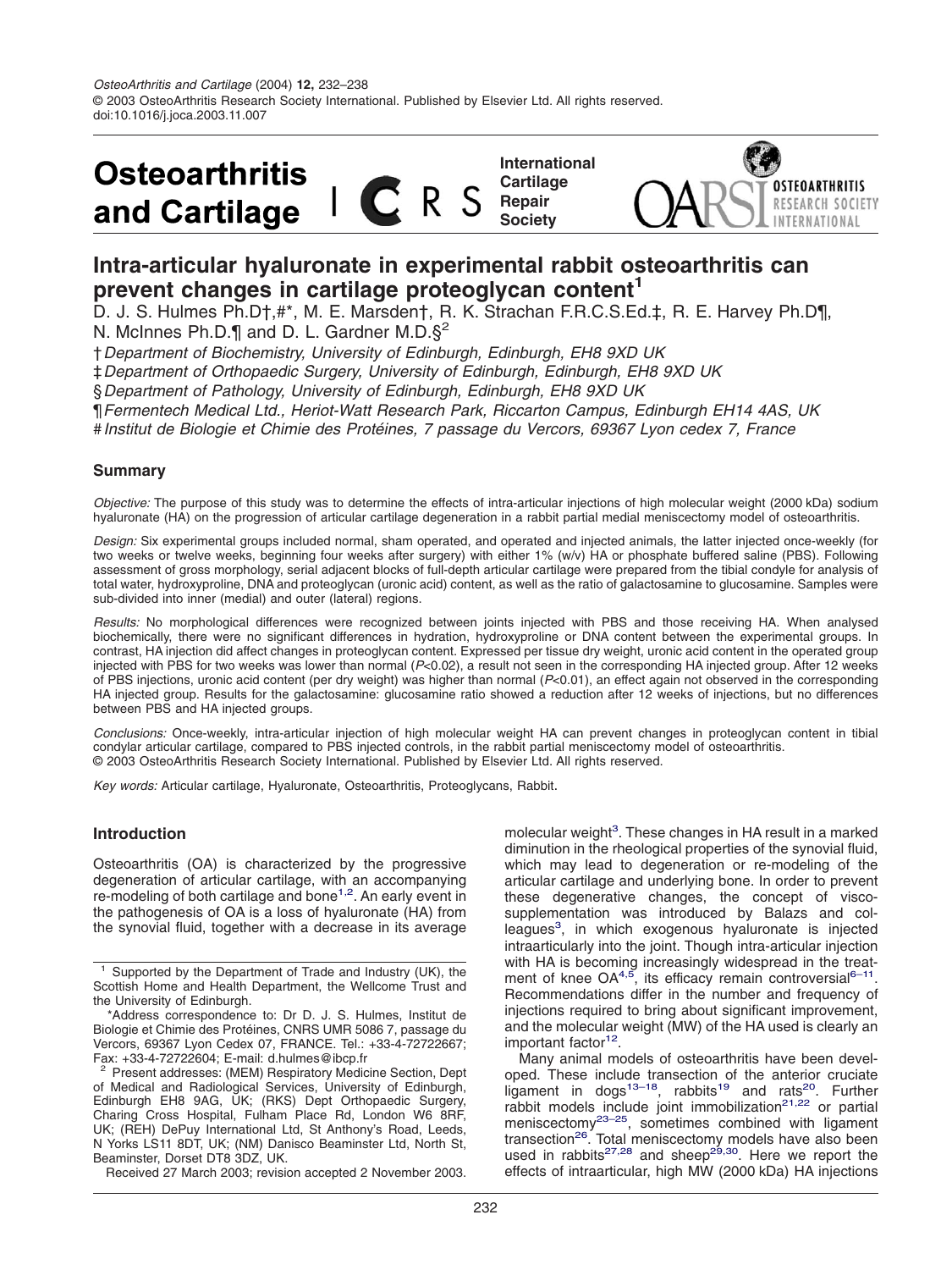on biochemical composition of rabbit articular cartilage in a partial meniscectomy model of OA<sup>24</sup>.

## **Materials and methods**

Eighty-four mature New Zealand white rabbits of mean weight 3.0 kg were obtained from an accredited supplier and maintained on a balanced diet under Home Officeapproved conditions. Seventy-eight of these animals were selected for the present study.

#### SURGICAL PROCEDURE

Pilot studies showed that a modified  $Hulth<sup>31</sup>$  procedure caused cartilage disease of such severity that sensitive histological and cytological analyses were not practicable. To promote milder disease, the right knee joints of 60 rabbits were therefore subjected only to partial meniscectomy. The anteromedial capsule of the right knee was opened and the medial meniscus identified. Release of the medial collateral ligament gave access to the posterior part of the capsule. All capsular attachments of the medial meniscus were freed. The meniscus was retracted from the joint and the posterior meniscotibial ligament divided. The greater part of the meniscus was removed from the joint. Care was taken at all times to avoid contact between the instruments and articular surfaces. The joint capsule was repaired, the skin closed and a well-padded dressing applied. The joint was left stable to both valgus and varus movement and to anteroposterior stressing. The animals were maintained in large cages for the first 24 h postoperatively. In a sham operation, a surgical incision was made into the knee joints of a further 12 animals without excising a meniscus. Six animals were retained as normal controls.

## HA INJECTIONS

Further pilot studies demonstrated that a period of at least 3 weeks was necessary before the knee joints of operated animals could be injected safely with viscous HA. Without this precaution, the polymer was found to escape from the joint into adjacent soft tissues, predisposing to infection. Thirty operated animals were therefore injected once weekly intra-articularly with sterile, 0.5 ml endotoxinfree, 1% w/v sodium hyaluronate solution (Fermentech Medical Ltd), molecular mass  $2\times10^6$ Da (obtained by bacterial fermentation of *Streptococcus equi*), in phosphate buffered saline (PBS), pH 7.2, beginning 4 weeks after surgery. Injections were given for 2 weeks to 15 rabbits and for 12 weeks to the remaining 15. Thirty further animals were injected in the same way once weekly with 0.5 ml sterile PBS, pH 7.20, 15 for 2 weeks and 15 for 12 weeks.

### TISSUE COLLECTION

Both right and left knee joints were studied in the normal control group (6 rabbits). The right knee joints of the sham-operated group (12 rabbits) were analysed at the end of the 4 week recovery period.

Animals were sacrificed by intravenous injection of pentobarbitone. The lower limbs were excised and placed on ice. The right knee joints were opened through a lateral incision, the cruciate and collateral ligaments divided and each femur separated from the corresponding tibia. After removal of the lateral meniscus and the remaining part of the medial meniscus, the tibial condylar cartilages were excised superficial to the calcified cartilage zone. With a dissecting microscope and ophthalmic scalpel, a circumferential incision encircled the lateral and medial aspects of the tibial condyle. Nine to 11 perpendicular incisions were made in the coronal plane across each condylar cartilage, commencing posteriorly. The blocks thus defined were undercut, allowing ∼7.0×0.9×0.5 mm samples to be removed. Blocks were pooled and immediately placed in pre-weighed, sealed containers that were previously humidified with moist tissue paper.

#### BIOCHEMICAL PROCEDURES

Coronal blocks of articular cartilage, selected as above, were bisected sagitally in a humidified environment. The first sample from each specimen therefore represented the relatively thick, inner (medial) region of the tibial condylar cartilage normally covered by a relatively thin part of the meniscus whereas the second sample represented the thin, outer (lateral) region normally covered by a relatively thick part of the meniscus. Each sample was then weighed quickly before being dried, in a 60°C oven for 4 h, to constant weight. Dried cartilage samples (3–25 mg dry weight) were solubilized by sodium dodecyl sulphate and proteinase K digestion, as described<sup>32</sup>. Following digestion, DNA, uronic acid, hydroxyproline content, as well as galactosamine/glucosamine ratios, were determined as below.

Hexuronic acid was determined by a modification of the carbazole method of Bitter and Muir<sup>33,34</sup>. To prevent caramelization of carbohydrate, the borate/sulphuric acid solution was cooled to −30°C before the addition of sample or glucurolactone standard. Total DNA content was determined by the Hoechst 33258 fluorescent dye-binding technique<sup>32</sup>. For hydroxyproline analysis, digests were hydrolysed in 6 M HCl in sealed tubes for 16 h at 100°C. After removal of HCl by evaporation in a SpeedVac concentrator, hydroxyproline was determined colorimetrically after chloramine T oxidation and subsequent reaction with p-dimethylaminobenzaldehyde<sup>35</sup>. Galactosamine/ glucosamine ratios were determined<sup>36</sup> following hydrolysis of cartilage digests in 2M trifluoroacetic acid (TFA) for 4 h at 100°C. The TFA was removed by evaporation and amino sugars separated by HPLC on a Dionex CarboPac PA1 analytical column (4×250 mm) with pulsed amperometric detection using a gold electrode.

#### STATISTICAL ANALYSIS

Statistical analysis was initially by single factor analysis of variance (ANOVA), comparing the six experimental groups for each measured variable, with results for inner and outer regions treated separately, followed by comparisons of means using a two-tailed Student's *t* test. Statistical significance was taken as *P*<0.05.

## **Results**

#### **MORPHOLOGY**

The appearances of the opened, untouched control knee joints were uniformly normal. The knee joints of the animals subjected to a sham operation revealed only the external,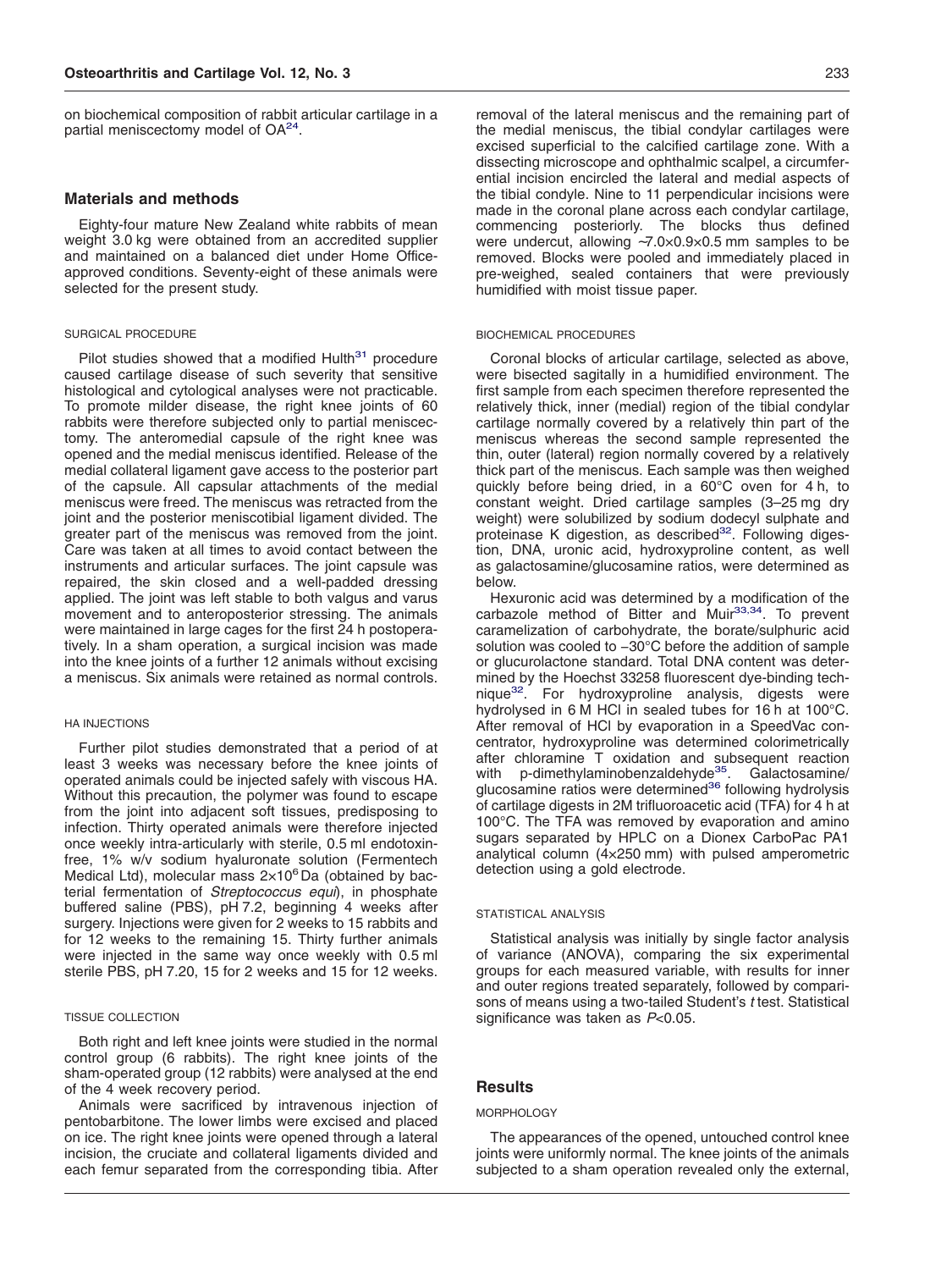<span id="page-2-0"></span>

Fig. 1. Hydration (water content) of articular cartilage from the medial tibial condyle (inner and outer regions) in the six experimental groups. Error bars indicate one standard error of the mean. N: normal controls; S: sham operated animals; PBS2: animals injected for 2 weeks with intra-articular phosphate buffered saline; HA2: animals injected for 2 weeks with intra-articular sodium hyaluronate; PBS12: animals injected for 12 weeks with intraarticular phosphate buffered saline; HA12: animals injected for 12 weeks with intra-articular sodium hyaluronate.

sutured surgical incisions together with slight oedema of the subcutaneous connective tissue. In the case of the animals examined 6 weeks after surgery, the soft tissues around the knee joint were still slightly swollen. Within the joints, occasional orange coloration of the synovia confirmed the bleeding that had taken place into the joints when the capsules were incised. The greater part, but never all, of the medial menisci had been removed. The bearing surfaces of the lateral condyles did not differ from normal. Sixteen weeks after operation, rare flecks of white, granular material were seen on the surfaces of the medial condyles and the cartilage was often softer than normal. There were no significant differences in appearance between the joints of animals injected with PBS and those receiving HA.

#### BIOCHEMICAL COMPOSITION

The results (Figs. 1–6) include data from both inner (thick, medial) and outer (thin, lateral) regions of the tibial medial condyle. For each experimental group, results are shown in the following order: (i) normal, unoperated (N), (ii) sham operated (S), (iii) operated controls, injected with PBS for two weeks (PBS2), (iv) operated and injected with HA for two weeks (HA2), (v) operated controls, injected with PBS for 12 weeks (PBS12), and (vi) operated and injected with HA for 12 weeks (HA12).

There were no significant differences in hydration, compared to normal, in any of the experimental groups, either in the inner or outer regions of the medial condyle (Fig. 1). It is notable, however, that in both regions the highest water content was observed in the operated controls injected with PBS for 12 weeks (i.e. 16 weeks after surgery) while in the corresponding HA injected samples, water content was lower. There were also no significant differences in collagen content (measured as hydroxyproline per dry weight), compared to normal, in any of the experimental groups (Fig. 2). In the inner region only, DNA content in the PBS injected control groups, after both two weeks and 12 weeks, was



Fig. 2. Hydroxyproline content of articular cartilage (per tissue dry weight) from the medial tibial condyle (inner and outer regions) in the six experimental groups. Error bars indicate one standard error of the mean.



Fig. 3. DNA content of articular cartilage (per tissue dry weight) from the medial tibial condyle (inner and outer regions) in the six experimental groups. Error bars indicate one standard error of the mean.

lower than normal, unlike the HA injected groups, though these differences were not significant (Fig. 3). There were no significant differences in hydration, hydroxyproline or DNA content between normal and sham-operated controls, in both inner and outer regions.

When expressed per dry weight of cartilage [\(Fig. 4\)](#page-3-0), the amounts of uronic acid in normal and sham operated samples were similar, in both inner and outer regions. After 2 weeks of injections (i.e. 6 weeks after surgery), amounts in operated controls (injected with PBS) were significantly lower than normal (*P*<0.001, for both inner and outer regions), as was the amount of uronic acid in the outer region of the HA injected group (*P*<0.01), though the uronic acid content of the inner region of the HA injected group appeared normal. After 12 weeks of injections (i.e. 16 weeks after surgery), there was an increase in uronic acid content in the PBS injected samples from the inner region, compared to normal (*P*<0.02), though this was not observed in the corresponding HA injected samples. In the outer region, the amount of uronic acid (per dry weight) in the PBS injected group was indistinguishable from normal, though the amount in the corresponding HA injected group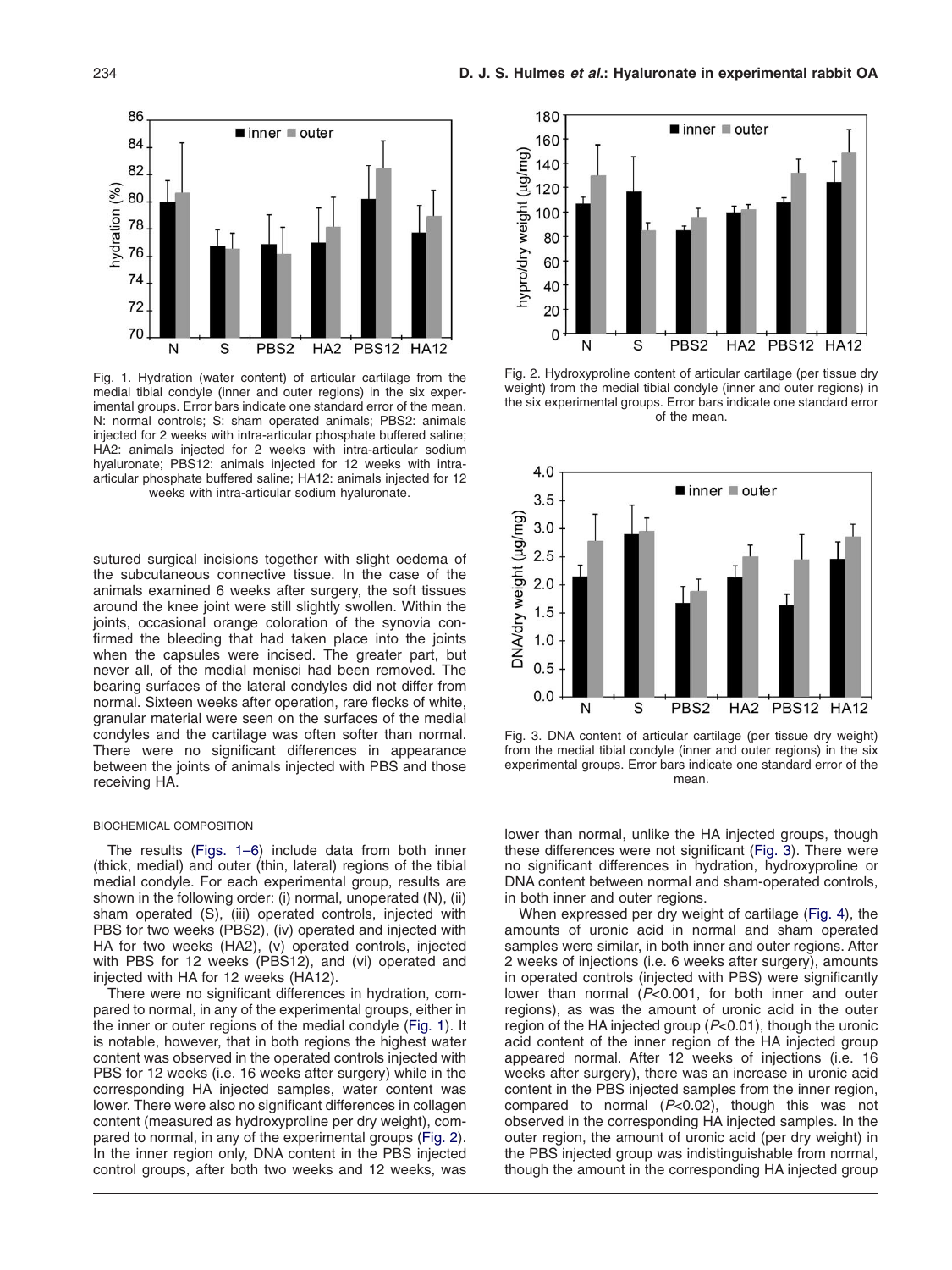<span id="page-3-0"></span>

Fig. 4. Uronic acid content of articular cartilage (per tissue dry weight) from the medial tibial condyle (inner and outer regions) in the six experimental groups. Error bars indicate one standard error of the mean, and significant changes (compared to normals) are indicated (\**P*<0.02; \*\**P*<0.001).



Fig. 5. Uronic acid content of articular cartilage (per µg DNA) from the medial tibial condyle (inner and outer regions) in the six experimental groups. Error bars indicate one standard error of the mean, and significant changes (*P*<0.001, compared to normals) are indicated (\*\*).

was low ( $P=0.03$ , compared to normal). It should be noted that the increases in uronic acid after 12 weeks were observed in the operated controls (injected with PBS), rather than the HA injected samples, despite the fact that uronic acid is a constituent of HA.

When uronic acid was expressed per total DNA (Fig. 5), the decrease observed in Fig. 4 in the operated controls after 2 weeks PBS injections was no longer apparent. The major observation was a large increase in the amount of uronic acid after 12 weeks with PBS, particularly in the inner region (*P*<0.001, compared to normal), which was not seen in the HA injected samples.

The ratio of galactosamine to glucosamine after 12 weeks of injections was significantly lower than normal (*P*<0.01, in both inner and outer regions), though there were no differences between the PBS and HA injected groups (Fig. 6).



Fig. 6. Galactosamine/ glucosamine ratio in articular cartilage from the medial tibial condyle (inner and outer regions) in the six experimental groups. Error bars indicate one standard error of the mean, and significant changes (*P*<0.01, compared to normals) are indicated (\*).

# **Discussion**

# CHANGES IN ARTICULAR CARTILAGE COMPOSITION

Biochemical changes occurring during OA represent more than the mere passive degeneration of the articular cartilage. For example, loss of/damage to the cartilage in human OA is associated with increased synthesis as well as increased degradation of collagens, such that total<br>amounts remain essentially unchanged<sup>37</sup>. Similar observations have been made in a number of rabbit models, including joint immobilization<sup>38</sup>, total meniscectomy<sup>27</sup> and the partial meniscectomy model used here $23$ . Our observations that net collagen levels remained essentially unchanged throughout the study are consistent with this earlier work, though any changes in rates of synthesis and degradation were not addressed here.

Though proteoglycan loss is a characteristic feature of long term cartilage degeneration, transient increases in proteoglycan levels, as observed here 16 weeks after surgery, are frequently observed. Increased proteoglycan synthesis rates have been reported in human OA<sup>39</sup>, though there are considerable anatomical variations in this parameter<sup>40</sup>. There are also anatomical variations in total uronic acid content, as in the canine femoral condyle where the uronic acid content (per tissue dry weight) of unloaded regions is 20% lower than in loaded regions, while both water and DNA content are relatively uniform<sup>41</sup>. In the Pond-Nuki dog model of OA, McDevitt and Muir<sup>14</sup> reported no change in uronic acid levels in tibial articular cartilage up to 9 weeks after surgery, but increased levels (per tissue dry weight, compared to unoperated controls) after 48 weeks. Others<sup>16,17</sup>, using the same dog model, also found increases in proteoglycan content, indicative of hypertrophic repair, followed (after 45 months) by cartilage loss. An increase in uronic acid content (per tissue dry weight) in the articular cartilage of the tibial plateau was also reported $21$  after 6 weeks immobilization of the rabbit knee.

In the rabbit partial meniscectomy model, the rate of proteoglycan synthesis is maximal 12 weeks after sur $g$ ery<sup>24</sup>, even though (in PBS injected joints) there appears to be a reduction in the total amount of uronic acid (per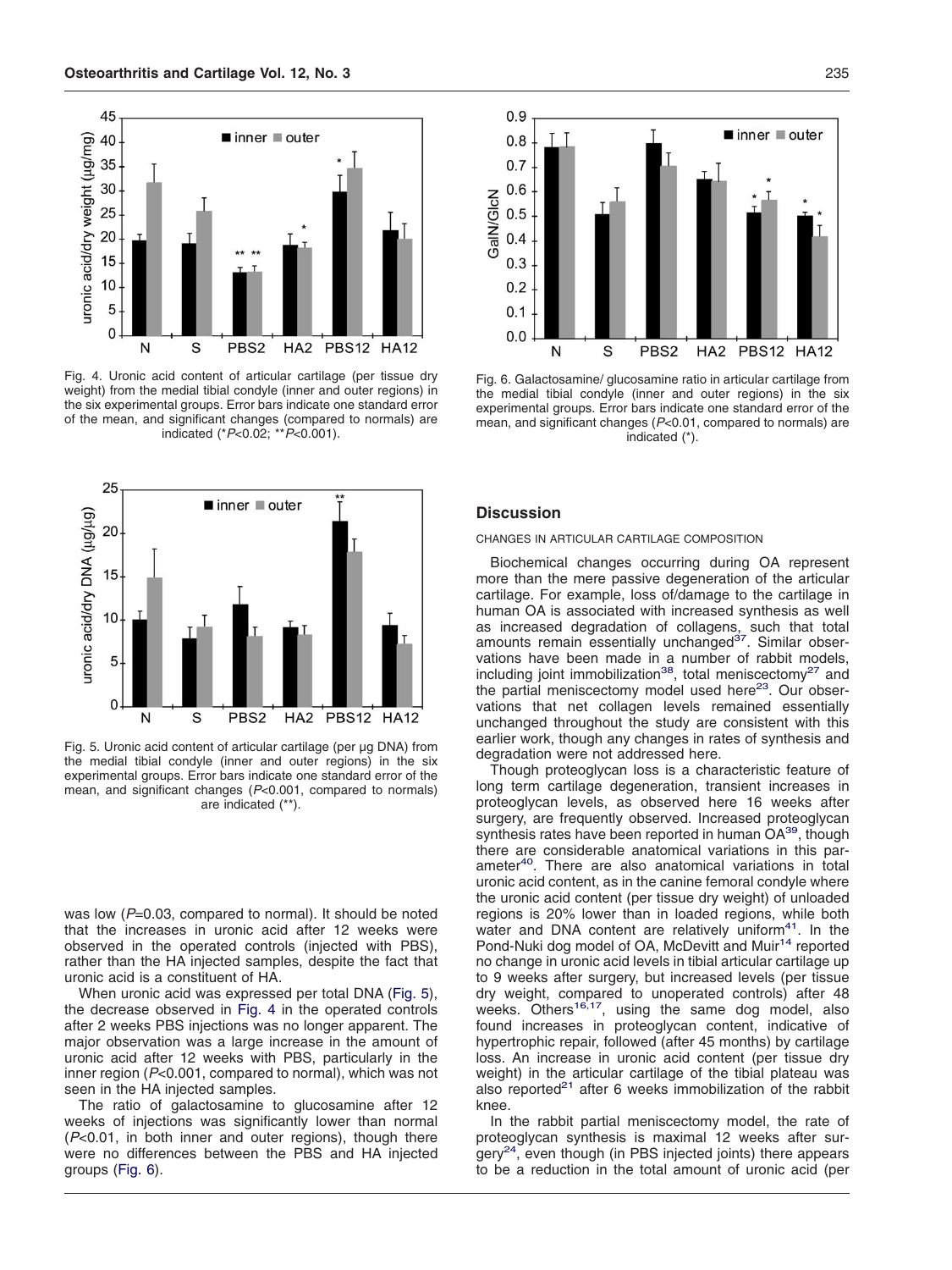<span id="page-4-0"></span>tissue wet weight) at this time point<sup>42</sup>. After total meniscectomy in rabbits, Hoch *et al.*[43](#page-6-0) reported a fall in uronic acid content, compared to the non-operated contralateral joint, two weeks after surgery, which gradually recovered to normal levels after 26 weeks. The results reported here appear to conflict with this earlier work, since we observed a marked increase in uronic acid content (per tissue dry weight) 16 weeks after surgery in the PBS injected group. Several factors might account for this variation. First, we observed a reduction in uronic acid content 6 weeks after surgery, followed by an increase after 16 weeks. Thus the timing of the tissue sampling is important. Second, results expressed per tissue wet weight can be misleading if there are also changes in water content, as suggested by the results in [Fig. 1.](#page-2-0) Third, the use of the non-operated contralateral joint can also be misleading, since altered load bearing and/or systemic factors can also give rise to biochemical changes in the articular cartilage. Fourth, the progression of joint degeneration may be influenced by differences in the surgical procedure.

The ratio of galactosamine to glucosamine in articular cartilage extracts is a measure of the chondroitin sulphate/ keratan sulphate ratio. Increased galactosamine/ glucosamine ratios have been reported in the Pond-Nuki<br>dog model of OA<sup>14</sup>. Similar observations have been reported in the rabbit meniscectomy model<sup>27</sup>, where the galactosamine/glucosamine ratio in the medial tibial plateau reaches a maximum 5 weeks after surgery, falling thereafter. The observed fall in the galactosamine: glucosamine ratio between 6 weeks after 16 weeks after surgery [\(Fig. 6\)](#page-3-0) is therefore consistent with earlier observations.

## EFFECTS OF HA INJECTIONS

Studies on the biochemical effects of intra-articular HA on articular cartilage composition have been carried out using the anterior cruciate ligament transection model in<br>dogs<sup>44,45</sup> and rabbits<sup>46–48</sup>, the rabbit immobilization<sup>21</sup> and partial meniscectomy<sup>49</sup> models and the sheep total meniscectomy model<sup>50</sup>.

In the anterior cruciate ligament transection dog model, the known increase in proteoglycan extractability<sup>14</sup> appeared to be partially prevented by weekly injections of HA (MW 750 kDa)<sup>44</sup>. Also in dogs, uronic acid concentration increased 30–60% in PBS injected compared to non operated joints, while HA (MW 1500 kDa) injected joints showed a 10–30% reduction<sup>45</sup>. These results are similar to those reported here [\(Figs. 4 and 5\)](#page-3-0), where HA injection appeared to prevent the increase in uronic acid content in PBS injected joints 16 weeks after surgery. Similarly, in the rabbit knee immobilization model<sup>21</sup> a single injection of high MW HA prevented the increase in uronic acid content (per tissue dry weight) in the tibial plateau after 6 weeks immobilization. In the sheep medial meniscectomy model<sup>50</sup>, weekly intra-articular injections of HA led to reduced proteoglycan synthesis and increased turnover, and the effects were greater with high MW (2000 kDa) compared low MW (800 kDa) HA.

In addition to the increase in uronic acid content observed 16 weeks after surgery in cartilage from the PBS injected joints, we also observed a drop in uronic acid content (per mg dry weight) 6 weeks after surgery [\(Fig. 4\)](#page-3-0). This drop also appeared to prevented by HA injection. This result is similar to that observed using a rabbit anterior cruciate ligament transection model, using low MW (800 kDa) HA, where the femoral condyle cartilage was analysed 9 weeks after surgery<sup>46</sup>.

The possibility that PBS injection may exacerbate the effects introduced by partial meniscectomy must be considered. It has been reported that excessive use of saline during arthroscopic procedures can have a deleterious effect upon chondrocyte metabolism<sup>51</sup>. Most recent studies on the effects of intra-articular HA in animal models have<br>used PBS injection as controls<sup>19,22,45,47,49,50,52</sup>. An exception, however, is the work of Yoshioka *et al.*[46,](#page-6-0) who compared the effects of HA injections with PBS injected and non-injected operated controls following anterior cruciate ligament transection in rabbits. Similar results were obtained with PBS injected and non-injected controls, thus indicating that HA injection had a real effect on preventing changes in cartilage composition.

HA has numerous biological effects<sup>12,53–55</sup>, involving interactions with specific cellular receptors<sup>56</sup>. It mediates the production of inflammatory mediators, is an effective scavenger of free radicals and an inhibitor of leukocyte adhesion, chemotaxis and phagocytosis. In addition, it can modulate cell migration, proliferation, apoptosis, aggregation and differentiation. Exogenous HA can also up- or down-regulate synthesis of endogenous HA, depending on MW[57,](#page-6-0) and can prevent degradation and cytokine induced release of proteoglycans into the extracellular matrix<sup>58</sup>. Some or all of these phenomena may be involved in the observed effect of exogenous HA on proteoglycan content in this rabbit model of OA.

# **Acknowledgements**

We thank Mr A. R. Johnstone for help with the weekly injections, Mrs E. C. Wyatt for technical assistance, Professor S. C. Fry and Ms J. Aitken for help with the hexosamine analysis, Dr J. M. Anderson-MacKenzie for discussions and Mrs E Assier for help with the statistical analysis.

## **References**

- 1. Gardner DL. Pathological Basis of the Connective Tissue Diseases. London: Edward Arnold 1992.
- 2. Poole AR, Rizkalla G, Ionescu M, Reiner A, Brooks E, Rorabeck C, *et al.* Osteoarthritis in the human knee: a dynamic process of cartilage matrix degradation, synthesis and reorganization. Agents Actions 1993; 39(Suppl.):3–13.
- 3. Balazs EA, Denlinger JL. Viscosupplementation: a new concept in the treatment of osteoarthritis. J Rheumatol 1993;20(Suppl. 39):3–9.
- 4. Brandt KD, Block JA, Michalski JP, Moreland LW, Caldwell JR, Lavin PT. Efficacy and safety of intraarticular sodium hyaluronate in knee osteoarthritis. ORTHOVISC Study Group. Clin Orthop 2001; 385:130–43.
- 5. Altman RD. Status of hyaluronan supplementation therapy in osteoarthritis. Curr Rheumatol Rep 2003; 5:7–14.
- 6. Brandt KD, Smith GN Jr., Simon LS. Intra-articular injection of hyaluronan as treatment for knee osteoarthritis-What is the evidence? Arthritis Rheum 2000;43:1192–203.
- 7. Parenti D, Murray CW. Treatment of intra-articular osteoarthritis of the knee with hylan G-F 20: comment on the article by Brandt *et al*. Arthritis Rheum 2001; 44:1470–1.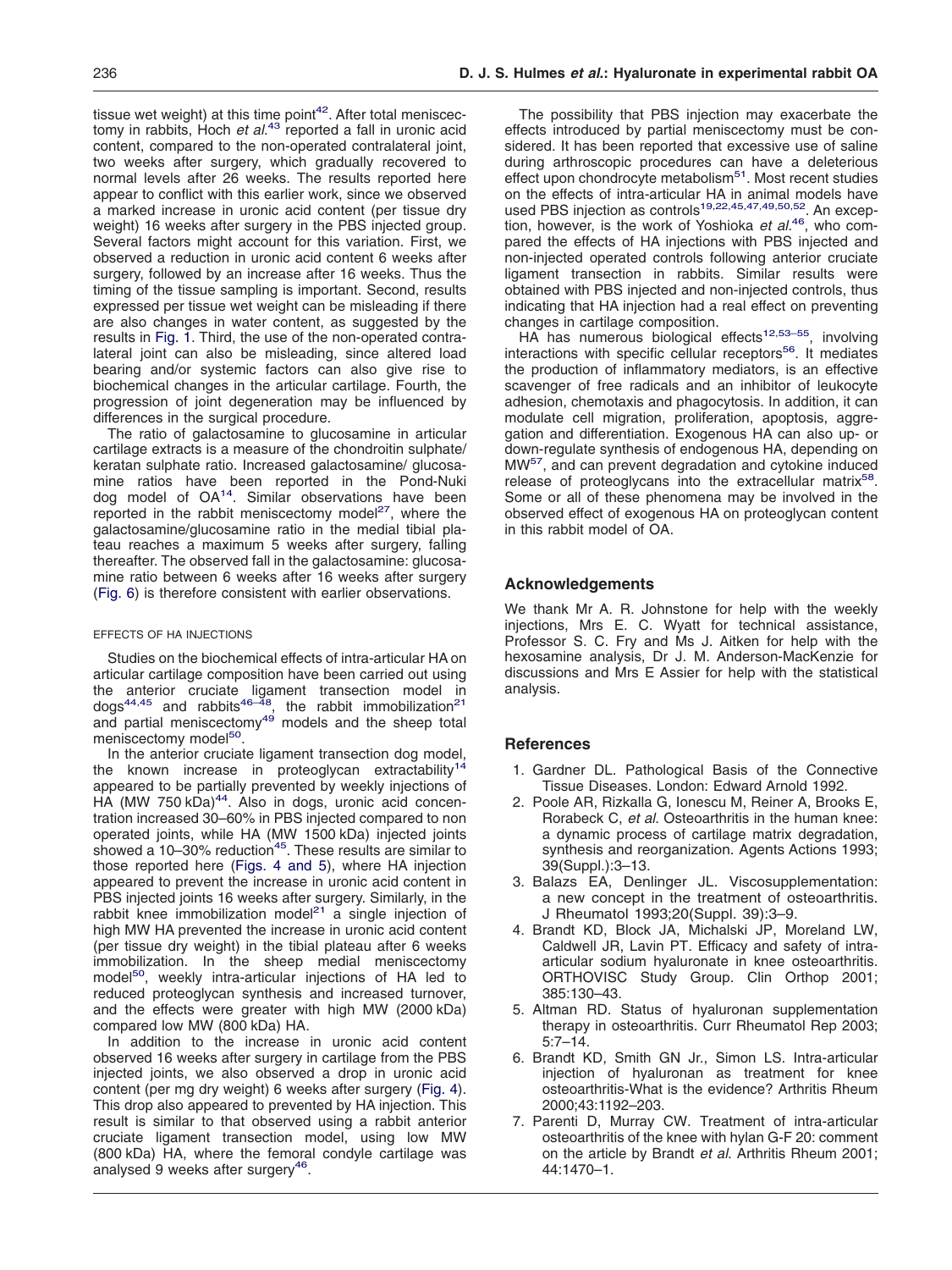- <span id="page-5-0"></span>8. Moskowitz RW, Altman RD. Efficacy of intra-articular hyaluronan in the treatment of knee osteoarthritis: comment on the article by Brandt *et al*. Arthritis Rheum 2001;44:1471–3.
- 9. Brandt KD, Smith GN Jr., Simon LS. Efficacy of intraarticular hyaluronan in the treatment of knee osteoarthritis: comment on the article by Brandt *et al*-Reply. Arthritis Rheum 2001;44:1473–6.
- 10. Felson DT, Anderson JJ. Hyaluronate sodium injections for osteoarthritis-Hope, hype, and hard truths. Arch Intern Med 2002;162:245–7.
- 11. Altman RD, Moskowitz R. Hyaluronate sodium injections for osteoarthritis: the truth. Arch Intern Med 2002;162:2498–9.
- 12. Ghosh P, Guidolin D. Potential mechanism of action of intra-articular hyaluronan therapy in osteoarthritis: Are the effects molecular weight dependent? Semin Arthritis Rheum 2002;32:10–37.
- 13. Pond MJ, Nuki G. Experimentally induced osteoarthritis in the dog. Ann Rheum Dis 1973;32:387–8.
- 14. McDevitt CA, Muir H. Biochemical changes in the cartilage of the knee in experimental and natural osteoarthritis in the dog. J Bone Jt Surg 1976; 58-B:94–101.
- 15. McDevitt C, Gilbertson E, Muir H. An experimental model of osteoarthritis; early morphological and biochemical changes. J Bone Jt Surg 1977;59-B:24–35.
- 16. Vignon E, Arlot M, Hartmann D, Moyen B, Ville G. Hypertrophic repair of articular cartilage in experimental osteoarthrosis. Ann Rheum Dis 1983;  $42.82 - 8$
- 17. Adams ME, Brandt KD. Hypertrophic repair of canine articular cartilage in osteoarthritis after anterior cruciate ligament transection. J Rheumatol 1991; 18:428–35.
- 18. Brandt KD, Braunstein EM, Visco DM, O'Connor B, Heck D, Albrecht M. Anterior (cranial) cruciate ligament transection in the dog: a bona fide model of osteoarthritis, not merely of cartilage injury and repair. J Rheumatol 1991;18:436–46.
- 19. Yoshimi T, Kikuchi T, Obara T, Yamaguchi T, Sakakibara Y, Itoh H, *et al.* Effects of high-molecularweight sodium hyaluronate on experimental osteoarthrosis induced by the resection of rabbit anterior cruciate ligament. Clin Orthop Rel Res 1994; 298:296–304.
- 20. Stoop R, Buma P, Van der Kraan PM, Hollander AP, Billinghurst RC, Meijers TH, *et al.* Type II collagen degradation in articular cartilage fibrillation after anterior cruciate ligament transection in rats. Osteoarthritis Cart 2001;9:308–15.
- 21. Olsen EB, Trier K, Jorgensen B, Brok KE, Ammitzboll T. The effect of hyaluronic acid on cartilage in the immobilized rabbit knee. Acta Orthop Scand 1991; 62:323–6.
- 22. Sakakibara Y, Miura T, Iwata H, Kikuchi T, Yamaguchi T, Yoshimi T, *et al.* Effect of high-molecular-weight sodium hyaluronate on immobilized rabbit knee. Clin Orthop 1994;299:282–92.
- 23. Moskowitz RW, Davis W, Sammarco J, Martens M, Baker J, Mayor M, *et al.* Experimentally induced degenerative joint lesions following partial meniscectomy in the rabbit. Arthritis Rheum 1973;16:397–405.
- 24. Moskowitz RW, Howell DS, Goldberg VM, Muniz O, Pita JC. Cartilage proteoglycan alterations in an experimentally induced model of rabbit osteoarthritis. Arthritis Rheum 1979;22:155–63.
- 25. Colombo C, Butler M, O'Byrne E, Hickman L, Swartzendruber D, Selwyn M, *et al.* A new model of osteoarthritis in rabbits. I. Development of knee joint pathology following lateral meniscectomy and section of the fibular collateral and sesamoid ligaments. Arthritis Rheum 1983;26:875–86.
- 26. Hulth A, Lindberg L, Telhag H. Experimental osteoarthritis in rabbits. Preliminary report. Acta Orthop Scand 1970;41:522–30.
- 27. Floman Y, Eyre DR, Glimcher MJ. Induction of osteoarthrosis in the rabbit knee joint: biochemical studies on the articular cartilage. Clin Orthop Rel Res 1980; 00:278–86.
- 28. Shapiro F, Glimcher MJ. Induction of osteoarthritis in the rabbit knee joint: histological changes following meniscectomy and meniscal lesions. Clin Orthop Rel Res 1980;147:287–95.
- 29. Ghosh P, Sutherland J, Bellenger C, Read R, Darvodelsky A. The influence of weight-bearing exercise on articular cartilage of meniscectomized joints. An experimental study in sheep. Clin Orthop 1990; 252:101–13.
- 30. Armstrong S, Read R, Ghosh P. The effects of intraarticular hyaluronan on cartilage and subchondral bone changes in an ovine model of early osteoarthritis. J Rheumatol 1994;21:680–8.
- 31. Hulth A. Experimental osteoarthritis: a survey. Acta Orthop Scand 1982;53:1–6.
- 32. Lipman JM. Fluorophotometric quantitation of DNA in articular cartilage utilizing Hoechst 33258. Anal Biochem 1989;176:128–31.
- 33. Bitter T, Muir H. A modified uronic acid carbazole reaction. Anal Biochem 1962;4:330–4.
- 34. Carney SL. Proteoglycans. In: Chaplin MF, Kennedy JF, Eds. Carbohydrate Analysis: a Practical Approach. Oxford: IRL Press 1986;97–141.
- 35. Woessner JF. The determination of hydroxyproline in tissue and protein samples containing small proportions of this imino acid. Arch Biochem Biophys 1961; 93:440–7.
- 36. Hardy MR, Townsend RR, Lee YC. Monosaccharide analysis of glycoconjugates by anion exchange chromatography with pulsed amperometric detection. Anal Biochem 1988;170:54–62.
- 37. Lippiello L, Hall D, Mankin HJ. Collagen synthesis in normal and osteoarthritic human cartilage. J Clin Invest 1977;59:593–600.
- 38. Videman T, Eronen I, Candolin T. [<sup>3</sup>H]proline incorporation and hydroxyproline concentration in articular cartilage during the development of osteoarthritis caused by immobilization. A study *in vivo* with rabbits. Biochem J 1981;200:435–40.
- 39. Mankin HJ, Dorfman H, Lippiello L, Zarins A. Biochemical and metabolic abnormalities in articular cartilage from osteo-arthritic human hips. II. Correlation of morphology with biochemical and metabolic data. J Bone Joint Surg Am 1971;53:523–37.
- 40. Grushko G, Schneiderman R, Maroudas A. Some biochemical and biophysical parameters for the study of the pathogenesis of osteoarthritis: a comparison between the processes of ageing and degeneration in human hip cartilage. Connect Tiss Res 1989; 19:149–76.
- 41. Slowman SD, Brandt KD. Composition and glycosaminoglycan metabolism of articular cartilage from habitually loaded and habitually unloaded sites. Arthritis Rheum 1986;29:88–94.